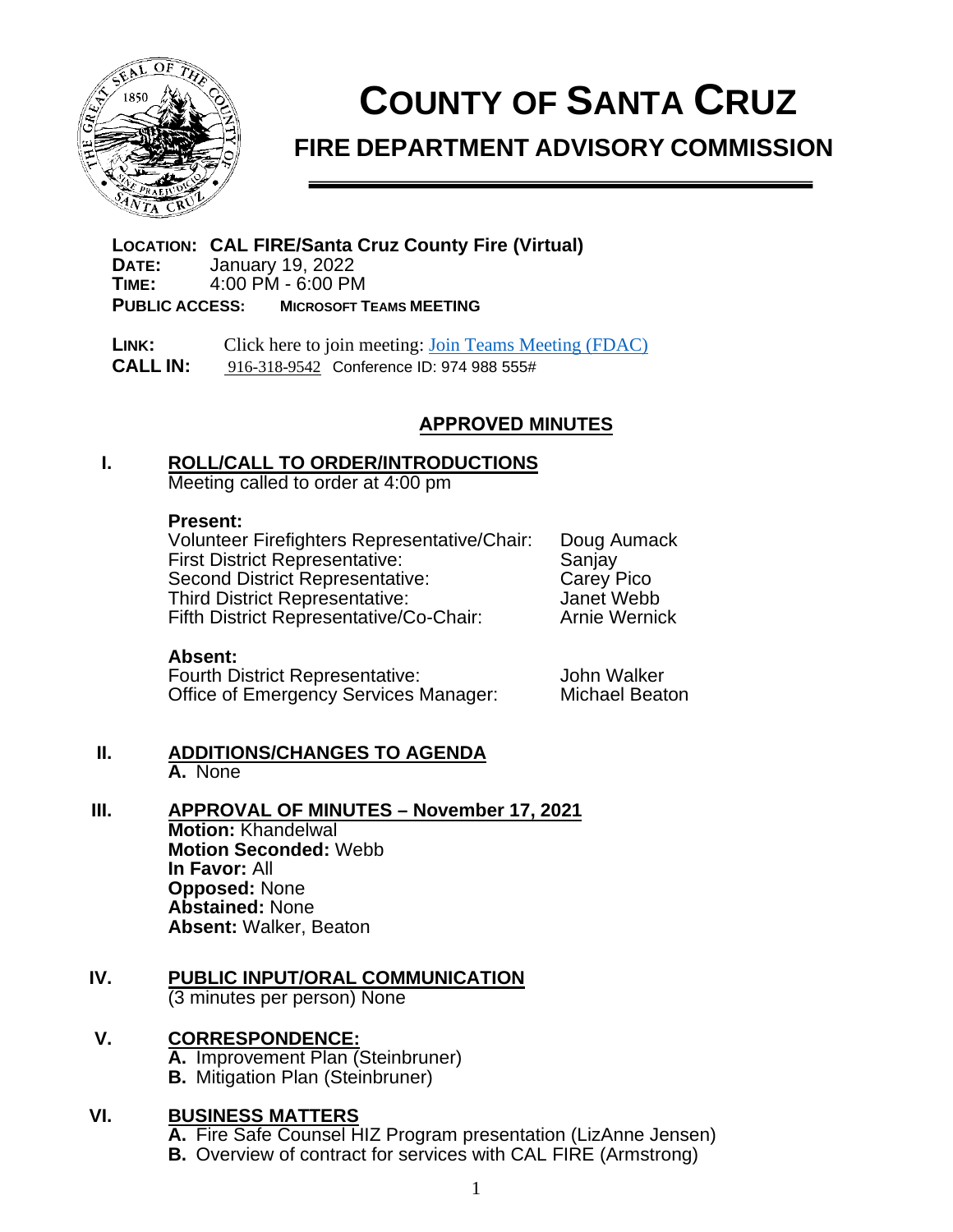- **C.** Presentation of the draft Mobile Equipment Replacement Schedule (Armstrong)
- **D.** Enforcement of minimum response requirements for volunteers (Armstrong)
- **E.** Review and approval of the 2021 attendance report (Aumack) **Motion:** Aumack **Motion Seconded:** Pico **In Favor:** All **Opposed:** None **Abstained:** None **Absent:** Walker, Beaton
- **F.** Election of 2022 FDAC Officers (Aumack) **Motion:** Wernick nominated Aumack as FDAC Chairman **Motion Seconded:** Pico **In Favor:** All **Opposed:** None **Abstained:** None **Absent:** Walker, Beaton

**Motion:** Pico nominated Wernick as Co-Chair **Motion Seconded:** Webb **In Favor:** All **Opposed:** None **Abstained:** None **Absent:** Walker, Beaton

- **G.** Budget topics (Scalia)
	- i. Bi-monthly budget status report (Scalia)
- **H.** Updates from Commissioners:
	- i. Recruitment Subcommittee (Aumack)
	- ii. Volunteer Company Officers Representative (Aumack)
- **I.** Santa Cruz County Fire Chief's Report (Armstrong)
	- i. Staffing changed on January 3, 2022
	- ii. Water tender at Bonny Doon taking over for 3311
	- iii. Amador may be shorter
	- iv. Fuel reduction projects have started
	- v. Interviewing for new County Fire BC in process
	- vi. Budget requests are in review
	- vii. County Fire website is almost complete<br>viii. Recruitment process being modified so
	- Recruitment process being modified so that the process is available year round
	- ix. Volunteer handbook near completion
	- x. Station 36 fuel tank almost complete
	- xi. Drownings have decreased
	- xii. State budget will be released soon
	- xiii. Fire near Corralitos<br>xiv. COVID testing upda
	- COVID testing updates changing regularly
- **J.** Announcements

## **VII. ADJOURNMENT AT 6:01 PM**

**Motion:** Wernick **Motion Seconded:** Pico **In Favor:** All **Opposed:** None **Abstained:** None